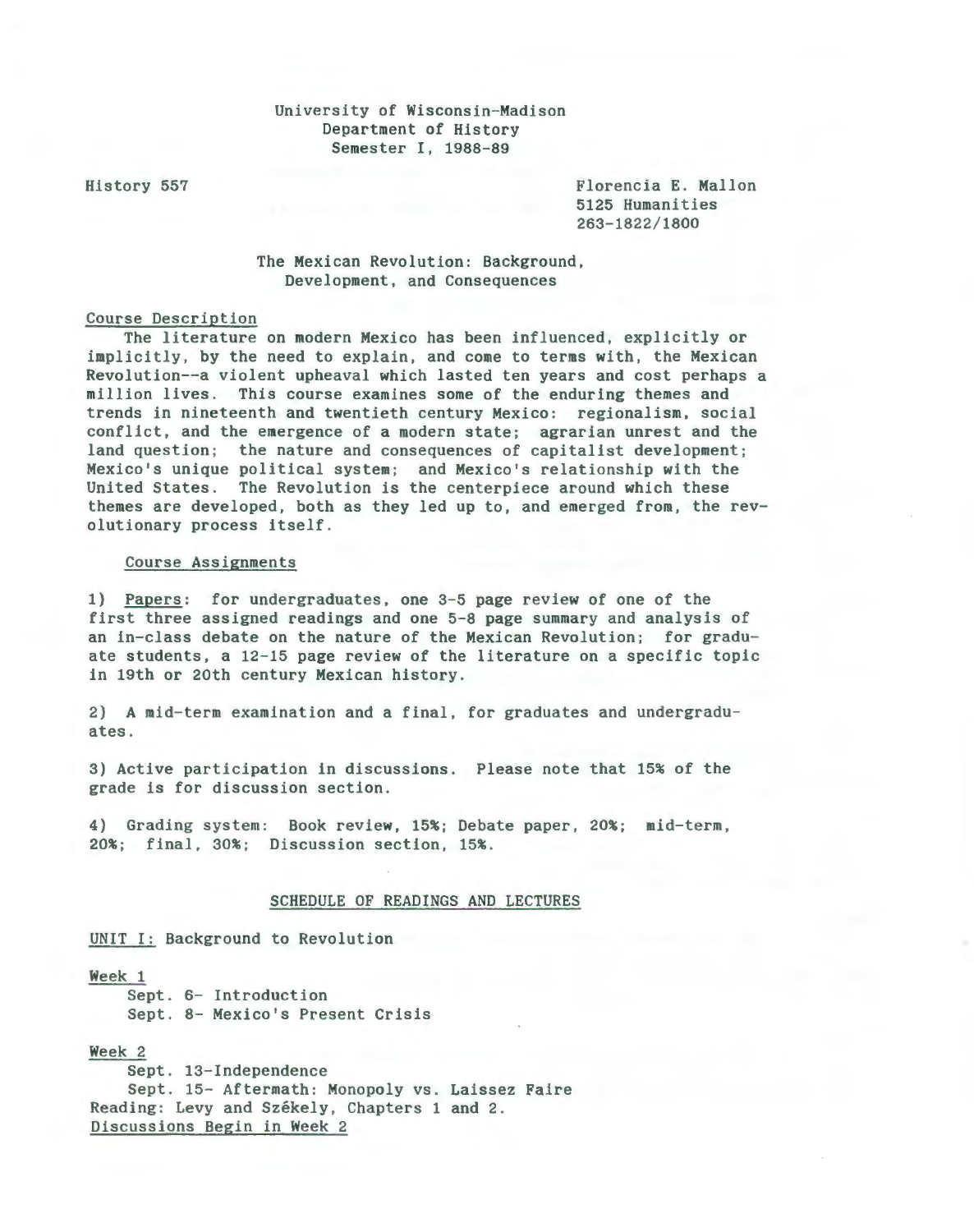Week 3 Sept. 20- The Liberal Revolution and its Consequences Sept. 22- The French Intervention and the Restored Republic, 1861-1876. Reading: Document handed out in class will be topic of discussion. Week 4 Sept. 27- The Porfiriato: Origins and Politics Sept. 29- The Porfiriato: Economics and the Social Question Reading: John Kenneth Turner, Barbarous Mexico, pp. xi-146. UNIT II: The Mexican Revolution, 1910-1940 Week 5 \*\*\*\*\*Review Paper on the Document due Monday, Oct. 3, at 5:00 p.m.\*\*\*\*\* Oct . 4- Background to Revolution : Developments in the North Oct. 6- The Maderista Revolution and Unrest in the South Reading: Turner, pp. 147-295. Week 6 \*\*\*\*\*Review Paper on Turner due Monday, Oct. 10, at 5:00 p.m.\*\*\*\*\* Oct. 11- The Peasant Revolution to 1914 Oct. 13- Decline of the Peasant Revolution, 1915-1918 Reading: John Reed, Insurgent Mexico, entire. Week 7 \*\*\*\*\*Review Paper on Reed due Monday, Oct. 17, at 5:00 p.m.\*\*\*\*\* Oct. 18- The Constitutionalists through 1920 Oct. 20- Revolution at the Periphery Reading: John Womack, Jr., Zapata and the Mexican Revolution, pp. ix-223 . Week 8 Oct. 25- Women and the Revolution Oct. 27-\*\*\*\*\*Midterm examination in class\*\*\*\*\* No sections, no new reading Week 9 Nov. 1- "Socialism" in one State? Yucatan, 1915-1925 Nov. 3- Crisis in the 1920s Reading: Womack, pp.223-411. Week 10 Nov . 8- The New Revolutionary Culture: Frida Kahlo and Diego Rivera Nov. 10- The Cristero Rebellion DEBATE ON THE MEXICAN REVOLUTION: Hours to be arranged No New Reading: Prepare for Debate Week 11 Nov. 15- Cardenas: Mobilization as Institutionalization Nov. 17- The Limits of Mobilization

No New Reading: Debate Post-Mortem in Discussion Section